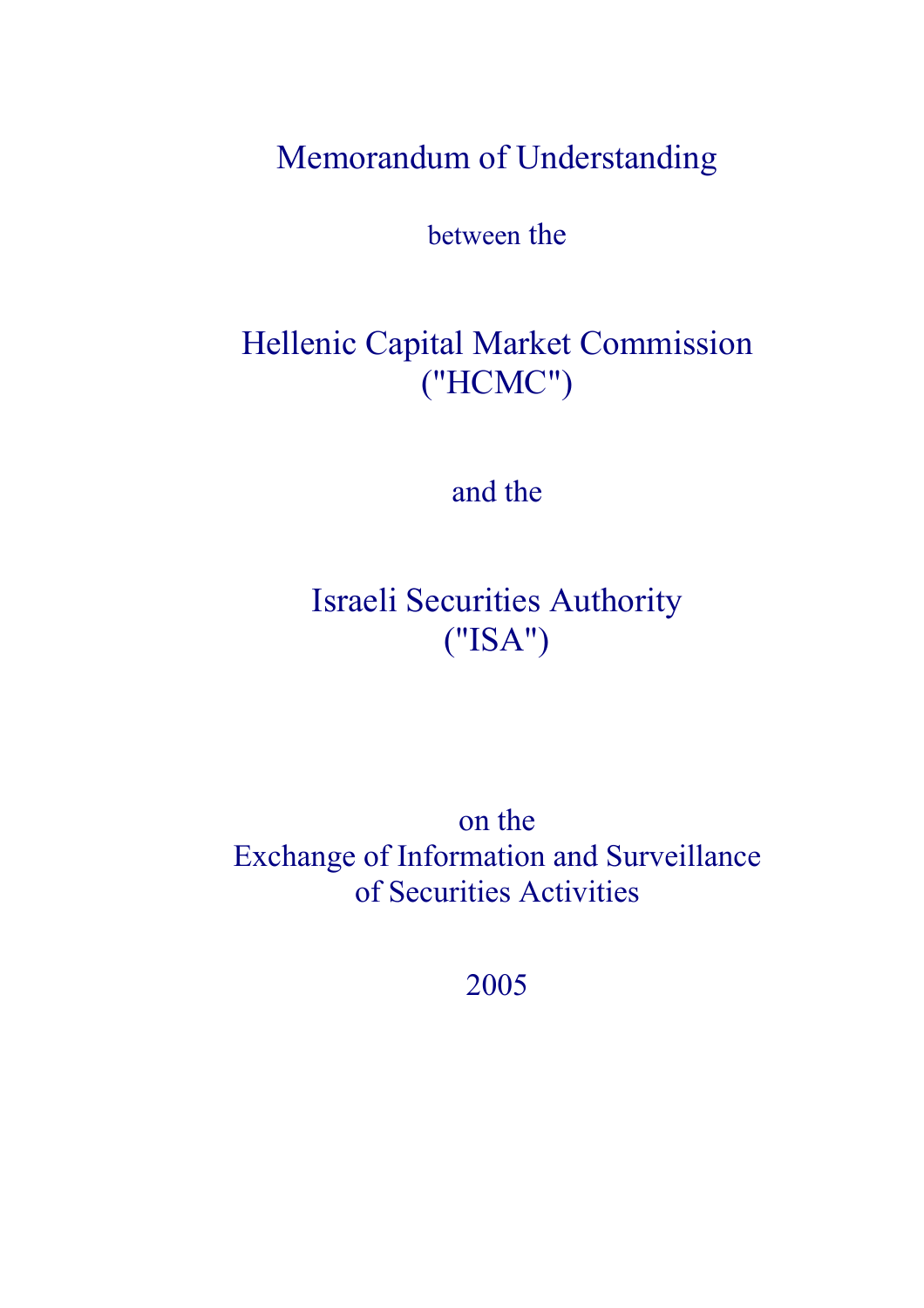The Hellenic Capital Market Commission (hereinafter: HCMC) legally represented by Mr. Alexios Pilavios, Chairman of the HCMC and the Israel Securities Authority (hereinafter: ISA) legally represented by Mr. Moshe Tery, Chairman of the ISA.

The HCMC and the ISA,

Considering the increasing internationalisation, harmonisation and interdependence of

Financial Markets due e.g. to the use of modern technology and the need for closer co-operation between exchanges, for the broadest possible mutual assistance, for the strengthening of cross-border co-operation in order to enhance investor protection, to promote the integrity of financial markets and more generally to facilitate performance of the supervisory functions and the effective enforcement of the laws and regulations governing the markets;

Considering that such approach entails the sharing of different types of information given the various duties vested in the Authorities;

Considering that the most expedient way to achieve a necessary consensus is a Memorandum of Understanding;

have thus reached the following understanding:

#### **Article 1 - Principles**

Without prejudice to the provisions set forth by the EU, Hellenic and Israeli legislation, the purpose of this Memorandum of Understanding is to establish a general framework for co-operation and consultation between the Authorities referred to hereinafter, in order to facilitate the fulfilling of their supervisory responsibilities. The provisions of this Memorandum of Understanding are not intended to create legally binding obligations or supersede domestic laws or regulations.

#### **Article 2 -Definitions**

1. "Authority" means the Hellenic Capital Market Commission and the Israeli Securities Authority.

2. "Requested Authority" means the Authority to whom a request is made under this Memorandum of Understanding.

3. "Requesting Authority" means the Authority making a request under this Memorandum of Understanding.

4. "Laws or regulations or procedures" means any securities laws or regulations or procedures in force in the respective states of the Authorities. 5. "Person" means any natural or legal person.

6. "Securities" means shares, bonds and other forms of securitized debts, futures and derivative products including commodity derivatives, units of undertakings in collective investment schemes and other financial products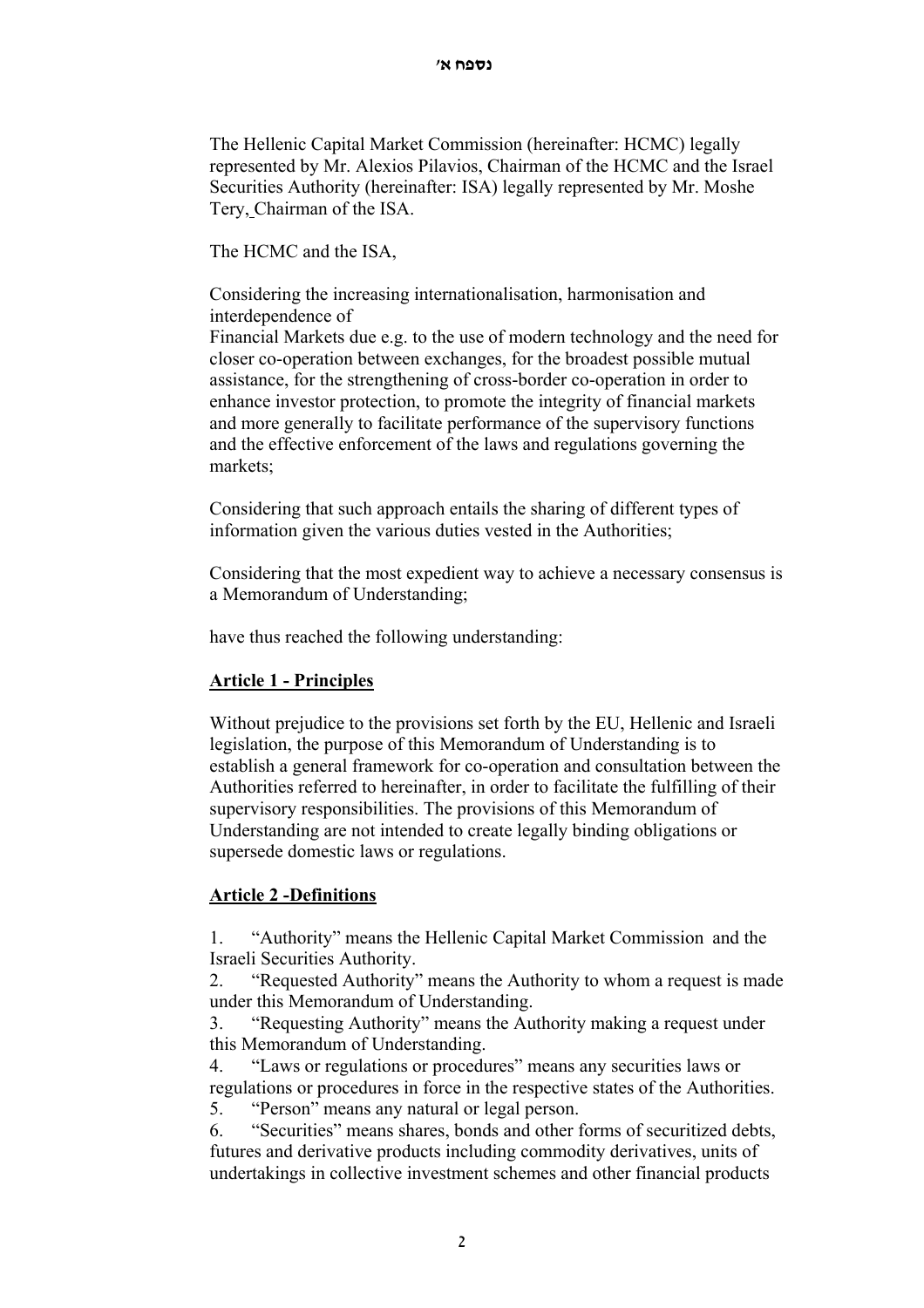traded in the respective states of the Authorities and under the competence and supervision of the respective authorities.

7. "Financial markets" means any securities and derivatives market supervised by an Authority.

8. "Intermediary" means any investment firm, bank, collective investment scheme and any other person acting within the scope of competence of the Authorities.

9. "Issuer" means a person making an offer to the public or seeking listing of a security.

# **Article 3 -Scope of assistance**

1. To the extent permitted by their respective national laws and regulations or procedures, each Authority shall provide each other with the fullest mutual assistance in any matters falling within the competence of the Authorities, including in particular the following areas:

a. investigations and enforcement in connection with applicable laws or regulations relating to insider dealing, market manipulation and other fraudulent or manipulative practices in the securities field,

b. investigation and enforcement of, and monitoring compliance with, applicable laws and regulations relating to dealing in, advising on and the management, administration and safekeeping of securities,

c. checking that the conditions for the taking up of (or continuing in) business as an Intermediary are met (including e.g. the enforcement of requirements to be authorised),

d. enforcing and monitoring compliance with applicable laws and regulations relating to the disclosure of interests in securities, takeover bids or the acquisition of influence over financial intermediaries,

e. the supervision of the Financial Markets ,including the clearing and settlement, the monitoring and surveillance of OTC-transactions in securities listed on regulated markets,

f. enforcing or monitoring compliance with applicable laws relating to the duties of issuers and offerors of securities in relation to the disclosure of information.

2. In cases where the information requested may be maintained by, or available to, another authority within the country of the Requested Authority, each Authority will endeavor to provide full assistance in obtaining the information requested, to the extent permitted by its laws, regulations or procedures. If necessary, the Requested Authority shall provide the Requesting Authority with sufficient information to establish direct contact between the Requesting Authority and the other authority.

3. The Requested Authority may only refuse to act on a request for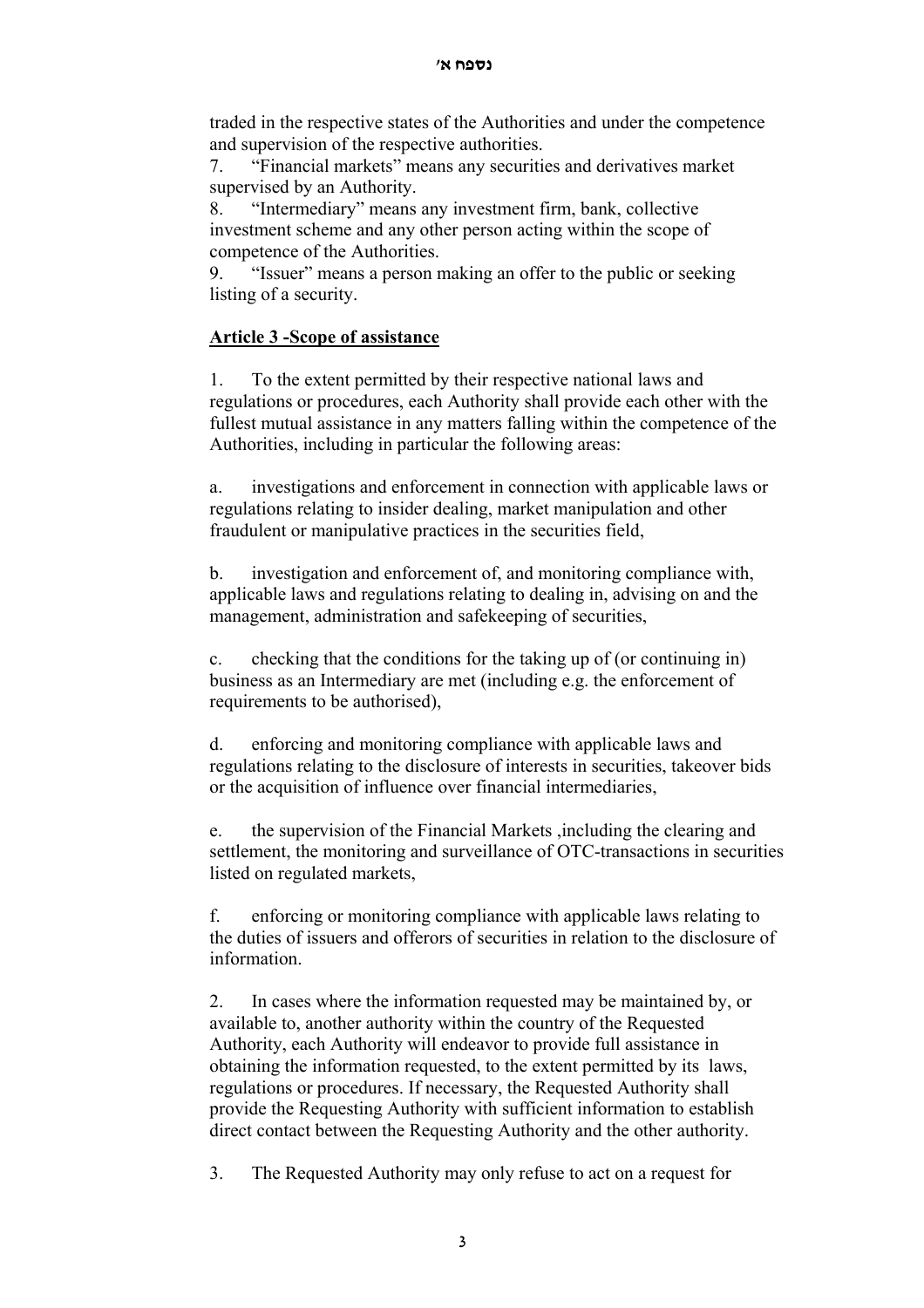assistance where communication of the information might adversely affect the sovereignty, security or public policy of the State of the Requested Authority or where judicial proceedings for the imposition of criminal penalties have already been initiated in the jurisdiction of the Requested Authority, in respect of the same actions and against the same persons, or, on the grounds that the provision of assistance might result in a judicial or administrative sanction being imposed, where a non-appealable judicial or administrative sanction has already been imposed, in the jurisdiction of the Requested Authority, in respect of the same actions and against the same persons. Nothing in this provision shall prevent the requested authority from refusing a request in accordance with its own domestic law.

4. To the extent permitted by their respective national law, regulations and procedures and without prior request, each Authority should provide any other Authority with any relevant factual information available to it and which it believes to be helpful to the other Authority for the discharge of its functions and for the purposes, which it may specify in the communication (unsolicited information).

# **Article 4 - Requests for Assistance**

1. Requests for assistance shall be made in writing, signed by the Chairman of the Requesting authority or by the contact person of the requesting Authority if such a person was authorized in accordance with the law, and addressed to the contact person of the Requested Authority listed in Annex A.

2. The Request should specify the following:

a. a description of the subject matter of the request and the purpose for which the information is sought and the reasons why this information will be of assistance;

b. a description of the specific information requested by the Requesting Authority;

c. a description of the facts that constitute the grounds for the suspicion that the offence that is the subject of the request has been committed, and of the connection between these facts and the assistance requested;

d. a short description of the relevant provisions that may have been violated and, if known to the Requesting Authority, a list of the persons or institutions believed by the Requesting Authority to possess the information sought or the places where such information may be obtained and the details that support this belief, to the best of the Requesting Authority's knowledge;

e. in so far as the request concerns information relating to transactions in specific securities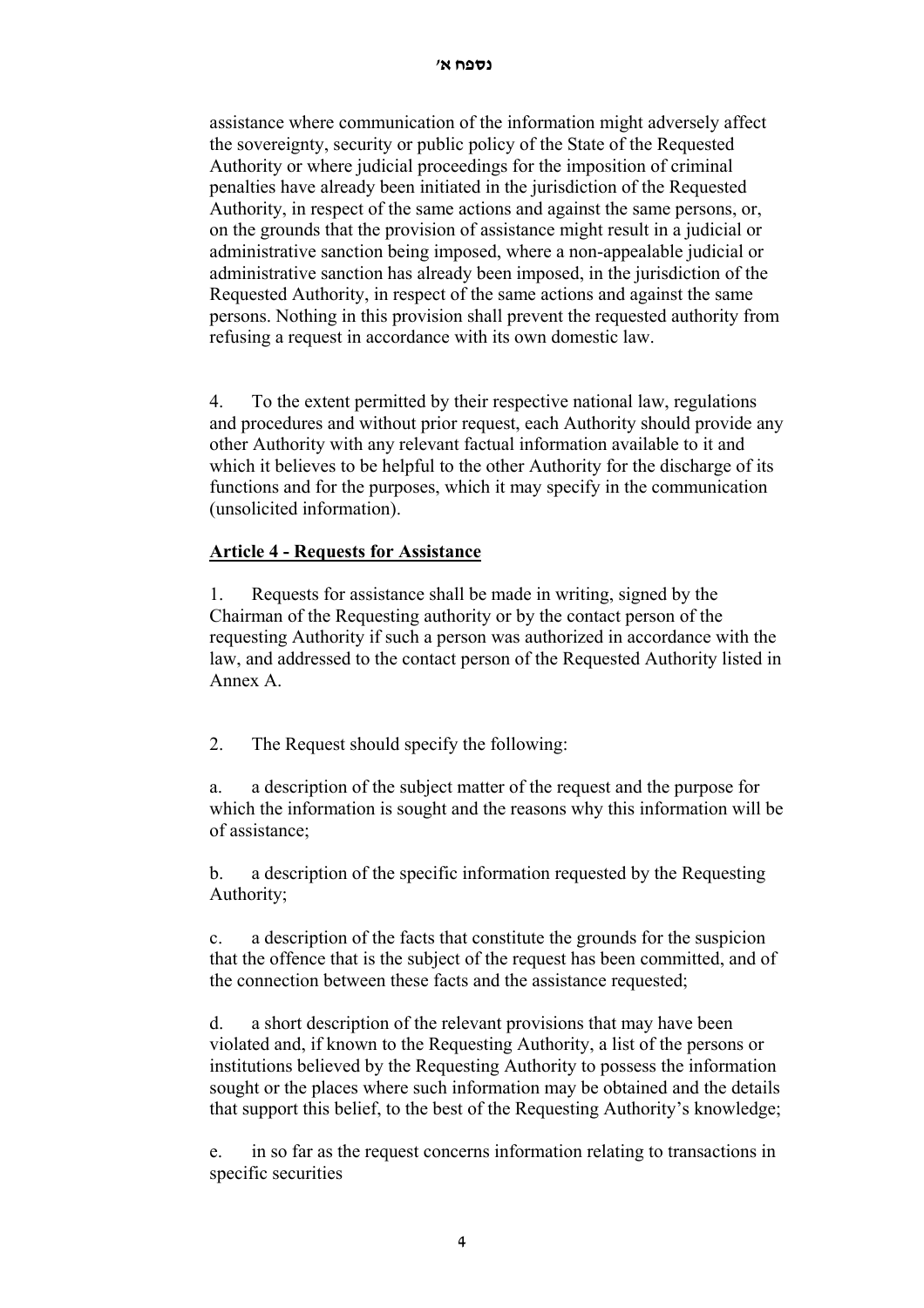a description of the securities in question as precise as possible (including e.g. the securities code),

- the names of those firms with whose dealings in the securities the Requesting Authority is concerned,
- the dates between which transactions in the securities are considered relevant for the purposes of the request,
- the names of any persons on whose behalf relevant transactions in the securities are believed or suspected to have been entered into;
- f. in so far as the request relates to information concerning the business or activities of any person, such precise information as the Requesting Authority is able to provide so as to enable such persons to be identified;
- g. an indication of the sensitivity of the information contained in the request and whether the Requesting Authority agrees that the request shall be disclosed to persons whom the Requested Authority may need to approach for information;
- h. whether the Requesting Authority is or has been in contact with any other authority or law enforcement agency in the State of the Requested Authority in relation to the subject matter of the request;
- i. any other securities authority of another state whom the Requesting Authority is aware has an active interest in the subject matter of the request;
- j. an indication of the urgency of the request, or the desired time period for the reply.
- k. a declaration that any information or document transferred to the Requesting authority pursuant to the request shall be used solely for the purpose for which it was delivered;

# **Article 5 -Execution of Requests for Assistance**

- 1. To the extent permitted by its laws, regulations or procedures, the Requested Authority shall take all reasonable steps to obtain and provide the information sought within a reasonable period of time.
- 2. The Requested Authority shall use the relevant means at its disposal for the execution of the request. The Authorities shall consult and agree on the types of enquiry that may be necessary for the execution of a request.

To the extent permitted by its laws, regulations or procedures, the Requesting Authority shall provide the Requested Authority with such further assistance as may reasonably be required for the efficient execution of the request including the provision of further information as to the circumstances surrounding the request, staff or other resources.

To the extent permitted by their respective laws, regulations or procedures the Authorities will consider conducting joint investigations in cases where the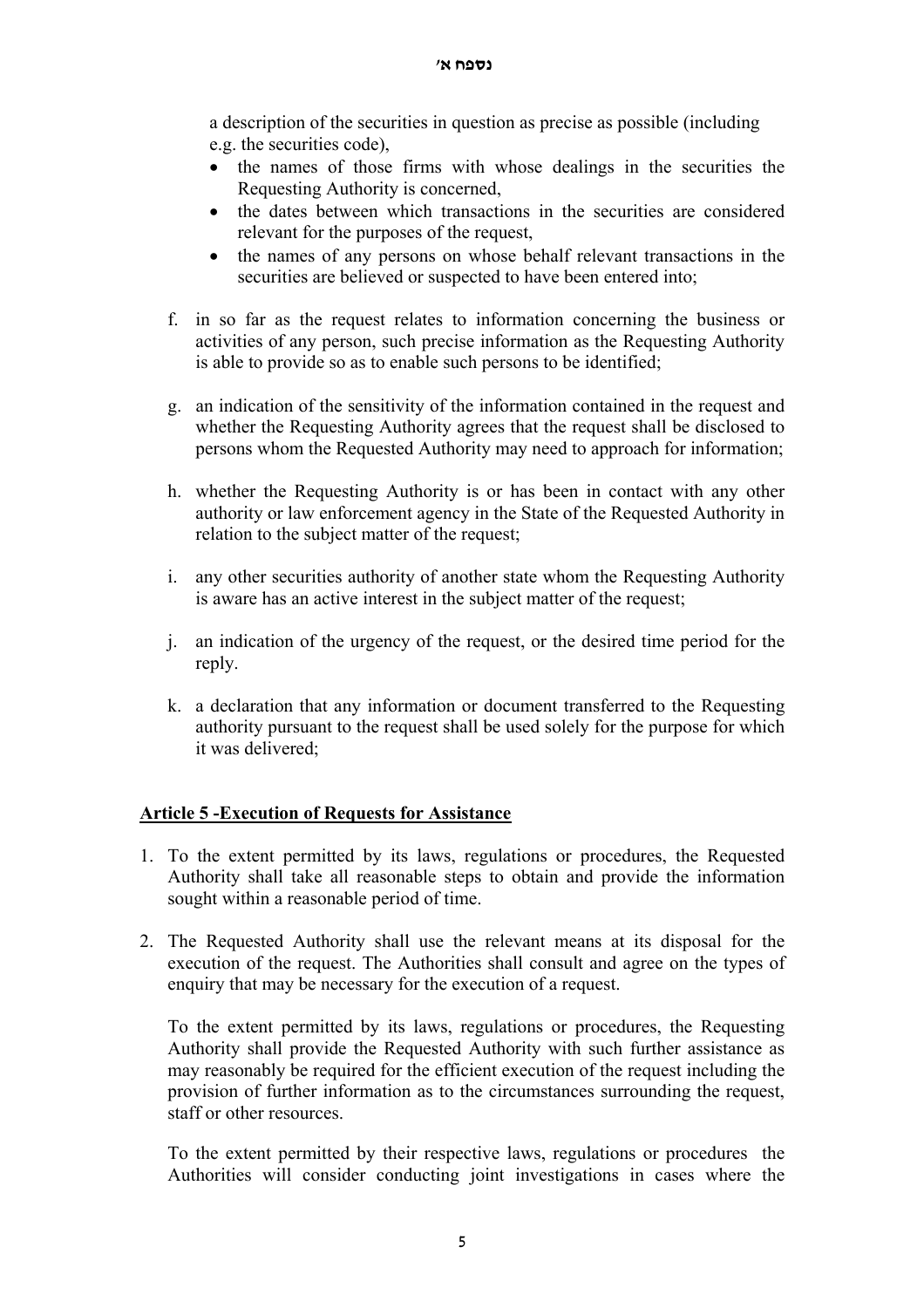request for assistance concerns violations of laws or regulations, where it would assist in the effective investigation of the alleged violations. The Authorities should consult to define the procedures to be adopted for conducting any joint investigation, the sharing of work and responsibilities and the follow up actions to such investigations.

If it appears to the Requested Authority that the response to a request for assistance under this Memorandum of Understanding will incur substantial costs, the Requested Authority may call for the establishment of a cost sharing arrangement before continuing to respond to such a request.

## **Article 6 - Permissible Uses of the Information Exchanged and Confidentiality**

- 1. Each Authority shall use the information exchanged solely for the purposes of:
	- a. securing compliance with or enforcement of the domestic laws or regulations specified in the Request;
	- b. initiating, conducting or assisting in criminal, administrative, civil or disciplinary proceedings resulting from the violation of the laws or regulations specified in the Request, provided however that if any Authority intends to use or disclose information furnished under the Memorandum of Understanding for the purpose of initiating, conducting or assisting in a criminal procedure, it must obtain the prior written consent of the providing Authority;
	- c. any of the particular purposes specified in Art.3 (1)a.-f. to the extent that they are administered by the Requesting Authority.
- 2. Each Authority to which unsolicited information is supplied will use this information solely for the purposes stated in the transmission letter or for the purposes of criminal or administrative proceedings or for the discharge of the obligation to report to judicial authorities.
- 3. Each Authority will keep confidential requests made under this Memorandum of Understanding, the contents of such requests, and any matters arising under this Memorandum of Understanding, including consultations between or among the Authorities, and unsolicited assistance. After consultation with the Requesting Authority, the Requested Authority may disclose the fact that the Requesting Authority has made the request if such disclosure is required to carry out the request. The requesting Authority will not disclose non-public documents and information received under this Memorandum of Understanding, except in response to a legally enforceable demand. In the event of a legally enforceable demand, the Requesting Authority will notify the Requested Authority prior to complying with the demand, and will assert such appropriate legal exemptions or privileges with respect to such information as may be available. The Requesting Authority will use its best efforts to protect the confidentiality of non-public documents and information received under this Memorandum of Understanding. Nothing in this provision shall obligate the requested authority to furnish documents and information in violation of its own domestic law.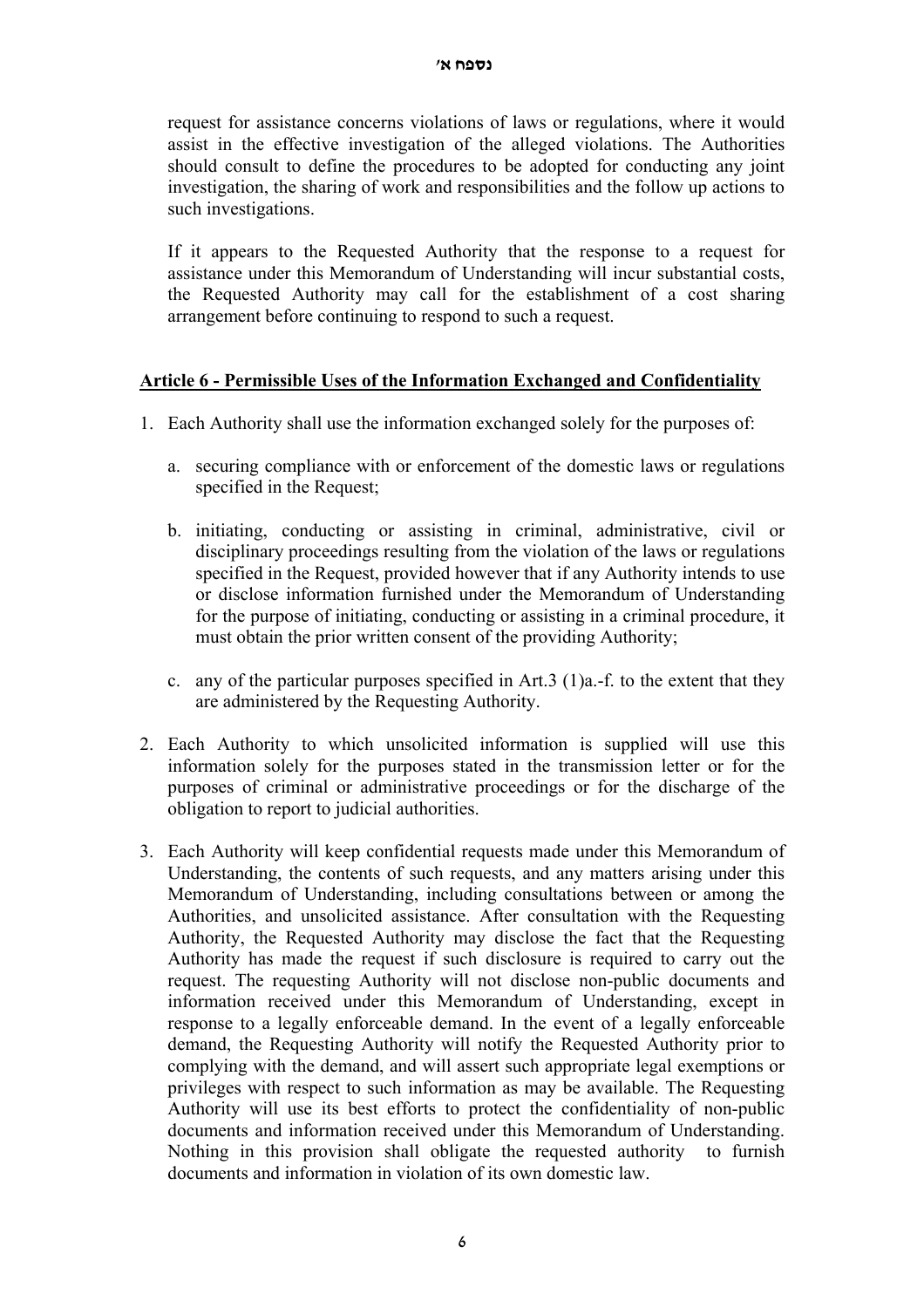- 4. If an Authority intends to use or disclose information furnished under this Memorandum for any purpose other than those stated in this Article and in the request, it must obtain the prior consent of the Authority which provided the information. If the Requested Authority consents to the use of the information for purposes other than those stated, it may subject it to certain conditions.
- 5. If an Authority decides to make public an administrative or a disciplinary sanction within the course of its duties it may, with the consent of the Authority providing the information, indicate that the successful outcome of the case has been achieved with the aid of the international co-operation mechanisms provided for in this Memorandum of Understanding.

# **Article 7 - Consultations**

The Authorities will review the implementation of this Memorandum of Understanding regularly and may conduct consultations in order to improve its operation and to resolve possible difficulties.

## **Article 8 -List of Regulated Markets and Directory of Competent Authorities**

1. The Authorities will submit to each other a list of regulated markets as referred to in this Memorandum of Understanding in Article 2 (7) and make available the relevant rules of procedures and operation of these regulated markets upon request.

The Authorities might consider making available the list of regulated markets under their respective jurisdiction on their Internet homepages.

2. The Authorities will provide each other with a directory of competent authorities within their jurisdictions, setting out the responsibilities of each body. In case of any changes thereto, the respective Authority will provide the other Authorities with an updated version of the directory.

# **Article 9 - Amendments to the Memorandum of Understanding**

This memorandum of understanding may be amended or modified by mutual consent. Any amendment or modification of this Memorandum of Understanding shall follow the same procedure as its entry into force.

#### **Article 10 – Publication**

The Authorities agree to publish this Memorandum of Understanding.

#### **Article 11 - Entry into Effect and Termination**

1. This Memorandum of Understanding shall enter into force on the date of signature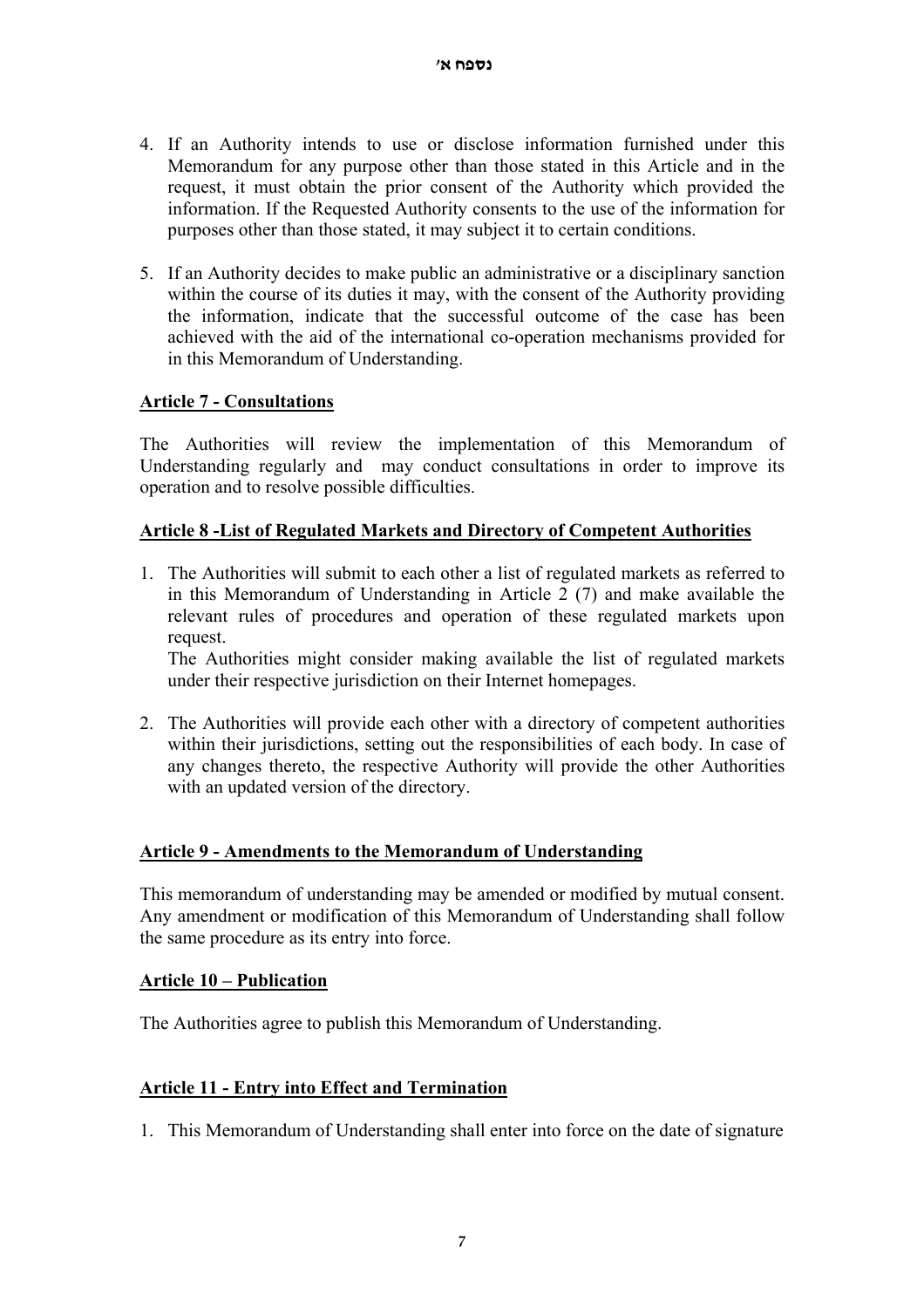2. This Memorandum of Understanding shall be concluded for an unlimited period of time and may be terminated by any of the Authorities at any time by giving, at least, thirty days prior written notice to the other Authority. If the Requested Authority undertakes to denounce the Memorandum of Understanding, requests for information communicated before the effective date of denunciation will still be processed under this Memorandum of Understanding.

#### **Article12-Language**

Done at Athens, Greece, this 2005, which corresponds to the day of 5765, in duplicate in Hebrew, Greek and English all texts being equally authentic. In case of divergences in interpretation, the English text shall prevail.

| For the Hellenic Capital Market Commission<br>Authority | For   | the | Israel | Securities |
|---------------------------------------------------------|-------|-----|--------|------------|
| Alexios Pilavios, Chairman                              | Moshe |     | Tery,  | Chairman   |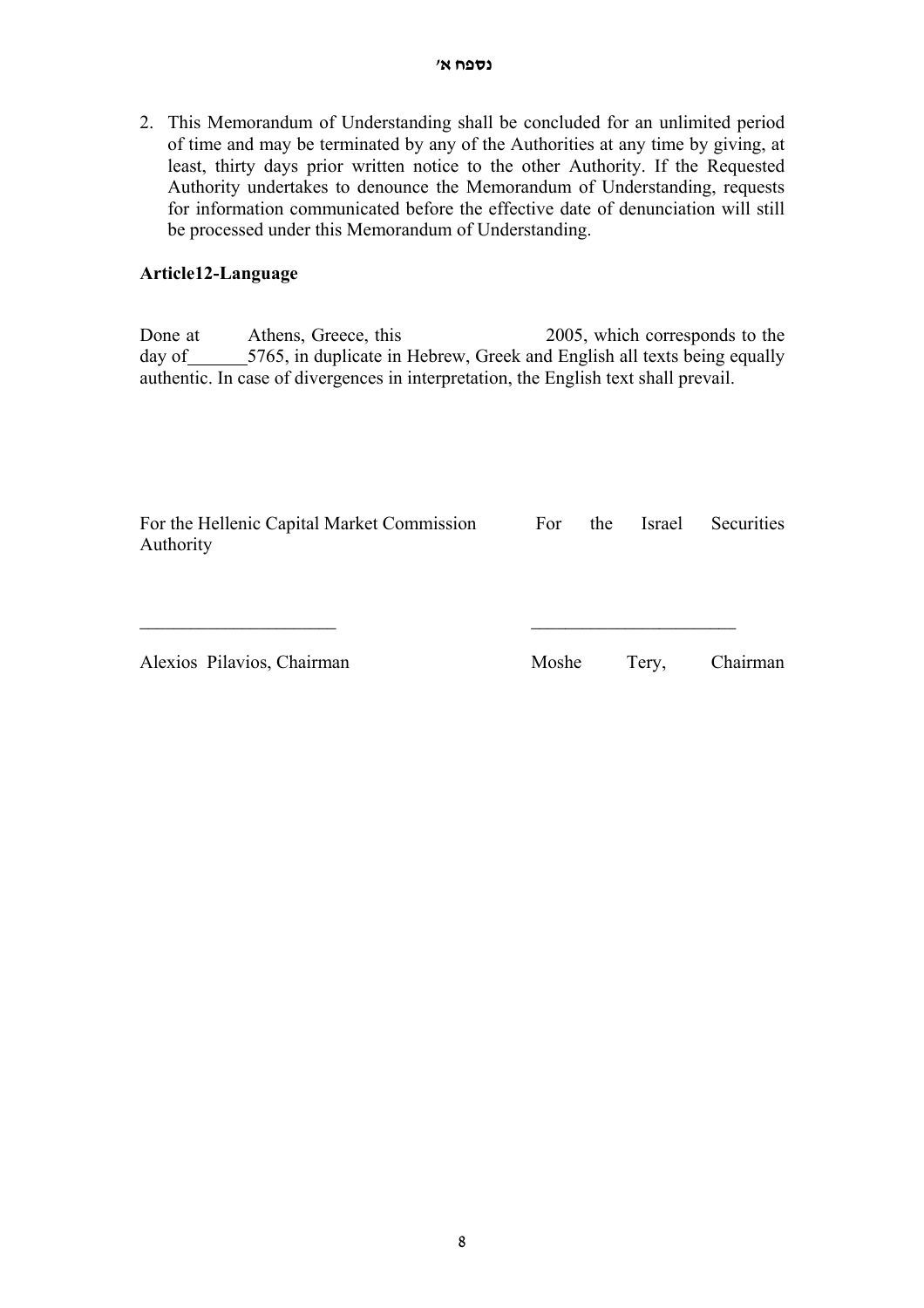## **Annex A**

#### **Contact persons**

Contact person as defined by Article 4 of the Memorandum of Understanding is:

For the Hellenic Capital Market Commission Ms.Eleftheria Apostolidou, Director Department of International and Public Relations Tel.:00302103377215-216 Fax: 00302103377210 E-mail:e.apostolidou@cmc.gov.gr Postal Address:1 Kolokotroni Stadiou Street, 10562, Athens,Greece

For the Israel Securities Authority Ms. Lisa Haimovitz, Director International Affairs Department Tel.:(972) 2-6556448 Fax:(972) 2-6513646 E-mail:lisah@isa.gov.il Postal Address:22 Kanfei Nesharim Street, Jerusalem 95464 Israel